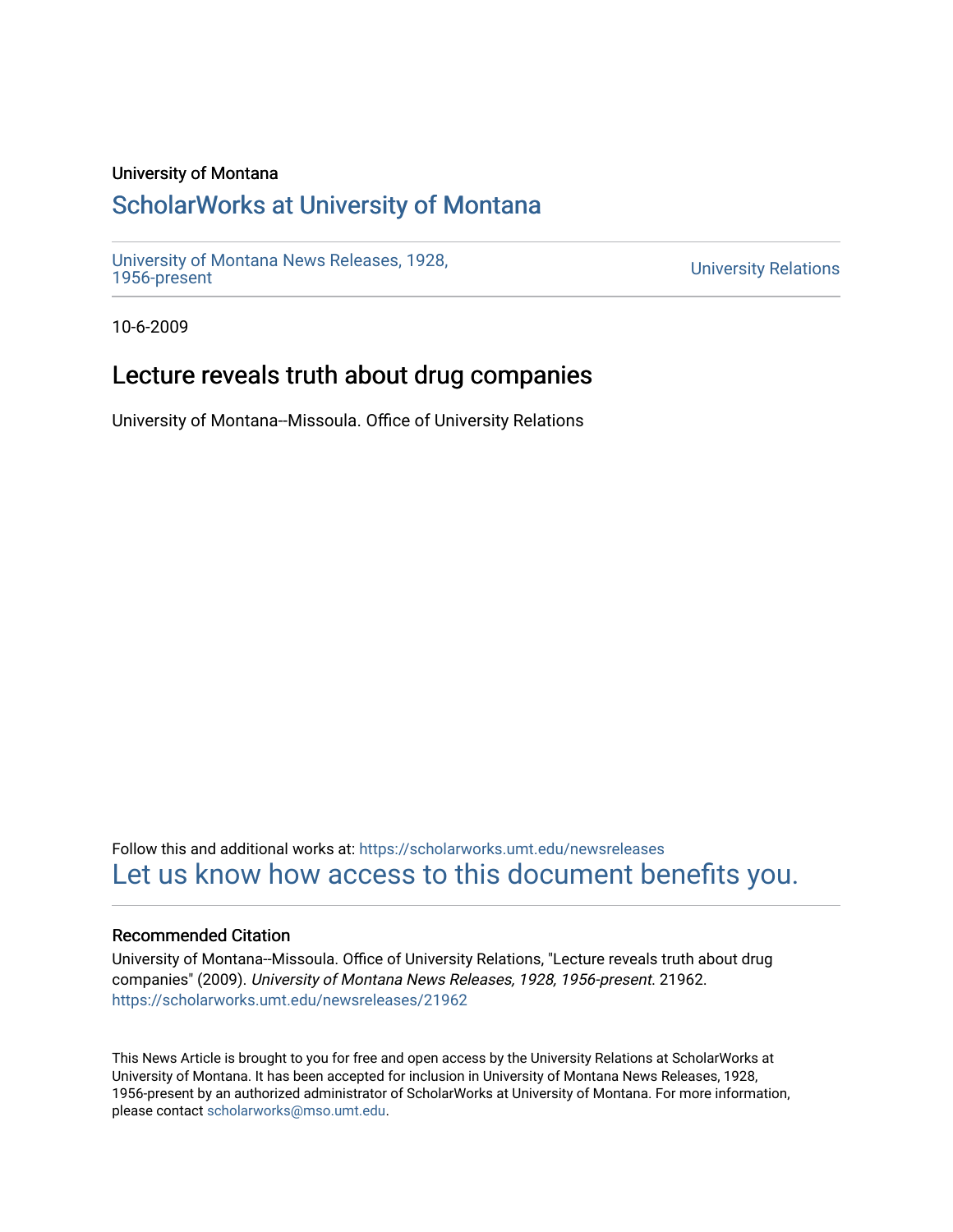

UNIVERSITY RELATIONS • MISSOULA. MT 59812 • 406.243.2522 • FAX: 406.243.4520

## <u>N E W S R E L E A S E </u>

Oct. 6, 2009

**Contact:** Richard Drake, UM history professor and lecture series organizer, 406-243-2981, [richard.drake@umontana.edu.](mailto:richard.drake@umontana.edu)

#### **LECTURE REVEALS TRUTH ABOUT DRUG COMPANIES**

#### **MISSOULA—**

Americans spend more than \$200 billion a year on prescription drugs. What are they getting for their money?

Dr. Marcia Angell, senior lecturer of Harvard Medical School's Department of Social Medicine and former editor-in-chief of the New England Journal of Medicine, will answer that question and more at the next installment of the President's Lecture Series at The University of Montana.

Angell will present "The Truth About the Drug Companies" at 8 p.m. Monday, Oct. 19, in the University Theatre.

Earlier that day from 3:10 to 4:30 p.m., she will present a seminar titled "Health Reform: Realistic and Unrealistic" in Conference Rooms 2 and 3 of St. Patrick Hospital and Health Sciences Center, located at 500 W. Broadway in Missoula.

A distinguished medical expert, Angell was named one of the 25 most influential Americans by Time magazine in 1997.

Her latest book, "The Truth About the Drug Companies: How They Deceive Us and What to Do About It," has been called "a painstakingly researched book on the wiles and ways of what has come to be called 'big pharma'" and "a clear expose of the American drug industry."